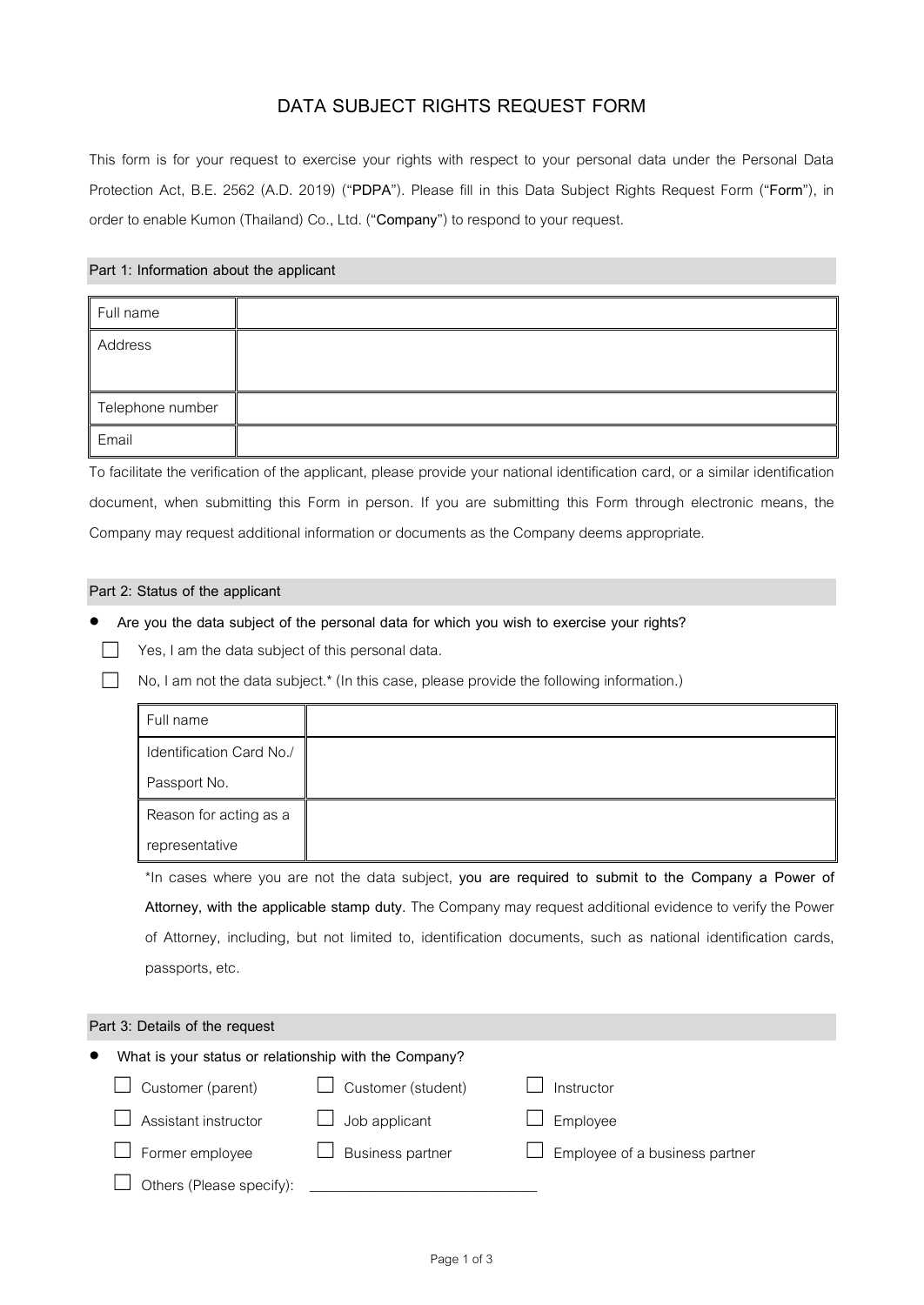## **For which of the following matters do you wish to exercise your rights?**

I would like to request to exercise the following right(s) in respect to the personal data:

- $\Box$  Right to have access to my personal data that is in the Company's possession
- $\Box$  Right to obtain a copy of my personal data that is in the Company's possession
- $\Box$  Right to request the disclosure of the source of my personal data that the Company collected without my consent
- ☐ Right to obtain my personal data in a machine-readable format
- ☐ Right to have my personal data transmitted in a machine-readable format to another data controller
- □ Right to object to the collection, use, or disclosure of my personal data
- □ Right to request that the collection, use, or disclosure of my personal data be suspended
- ☐ Right to request that my personal data be deleted or destroyed
- $□$  Right to request that my personal data be de-identified
- $□$  Right to request that my personal data be rectified, updated, or completed
- □ Right to withdraw my consent

**Remarks:** If you are not the data subject, the term "personal data" above shall mean the personal data of the data subject, who has authorized you to request the exercise of their rights on their behalf in this Form.

## **Relevant Information**

**(i) Please indicate the relevant types of personal data that is the subject of this Form:**

**(ii) If you request that the Company transmit your personal data in a machine-readable format to another data controller, please provide the following information:** 

| Name of the other data controller |  |
|-----------------------------------|--|
| Telephone number                  |  |
| Email                             |  |
| Types of personal data to be      |  |
| transmitted                       |  |
| Expected date of transmission     |  |